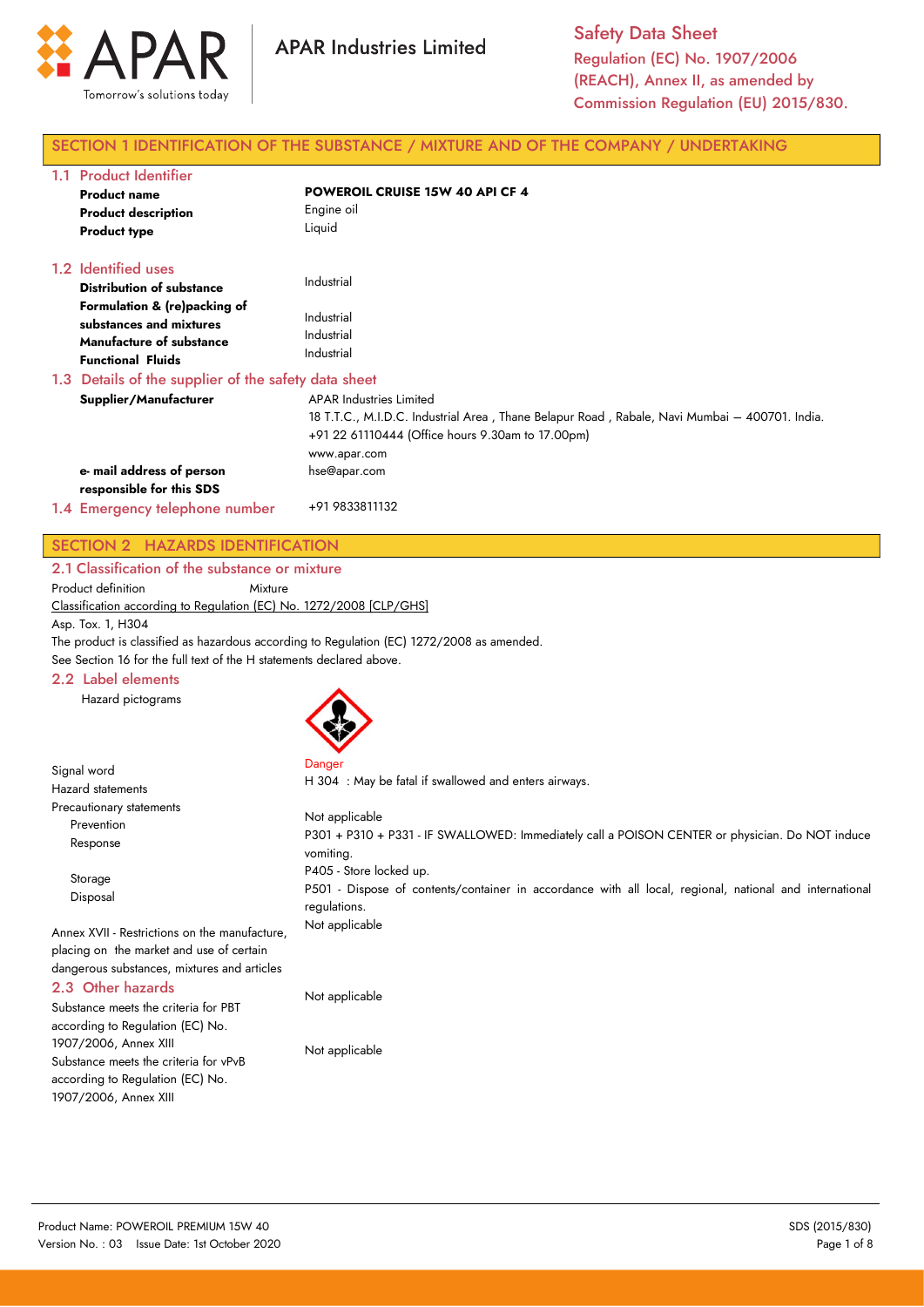

Safety Data Sheet Regulation (EC) No. 1907/2006 (REACH), Annex II, as amended by Commission Regulation (EU) 2015/830.

# SECTION 3 COMPOSTION/ INFORMATION ON INGREDIENTS

| 3.2 Mixtures                                | <b>Mixture</b>              |           |                                                                        |             |
|---------------------------------------------|-----------------------------|-----------|------------------------------------------------------------------------|-------------|
| <b>Product/Ingredient name</b>              | <b>Identifiers</b>          | %         | <b>Classification</b><br><b>Regulation (EC) No. 1272/2008</b><br>[CLP] | <b>Type</b> |
| Distillate (petroleum), hydro treated Heavy | CAS: 64742-54-7.101316-72-7 | $80 - 90$ | Asp. Tox. 1, H304                                                      | $[1]$       |
| Paraffinic, C24-50 Solvent Extd. dewaxed    |                             |           |                                                                        |             |
| hydrogenated                                |                             |           |                                                                        |             |
|                                             | (CAS No) 93819-94-4         |           | Skin Irrit. 2, H315 Eye Dam.                                           | $[1]$       |
|                                             | (EC no) 298-577-9           |           | 1. H318                                                                |             |
| Zinc bis[O-(6-methylheptyl)] bis[O-         | (EC index no) N/D           | $1-2,4$   | Aquatic Chronic 2, H411                                                |             |
| (sec-butyl)] bis(dithiophosphate)           | (REACH-no) 01-2119543726-   |           |                                                                        |             |
| (Additive)                                  | 33                          |           |                                                                        |             |

There are no additional ingredients present which, within the current knowledge of the supplier and in the concentrations applicable, are classified as hazardous to health or the environment, are PBTs or vPvBs or have been assigned a workplace exposure limit and hence require reporting in this section. Type

[1] Substance classified with a health or environmental hazard

[2] Substance with a workplace exposure limit

[3] Substance meets the criteria for PBT according to Regulation (EC) No. 1907/2006, Annex XIII

[4] Substance meets the criteria for vPvB according to Regulation (EC) No. 1907/2006, Annex XIII

[5] Substance of equivalent concern

# SECTION 4 FIRST AID MEASURES

4.1 Description of first aid measures

| Eye contact                | Rinse cautiously with water for several minutes. Remove contact lenses, if present and easy to do. Continue<br>rinsing. If irritation, blurred vision or swelling occurs and persists, obtain medical advice from a specialist.                                                                                                                           |
|----------------------------|-----------------------------------------------------------------------------------------------------------------------------------------------------------------------------------------------------------------------------------------------------------------------------------------------------------------------------------------------------------|
| Inhalation                 | If breathing is difficult, remove victim to fresh air and keep at rest in a position comfortable for breathing. If<br>casualty is unconscious and: If not breathing, if breathing is irregular or if respiratory arrest occurs, provide<br>artificial respiration or oxygen by trained personnel. Get medical attention if adverse health effects persist |
|                            | or are severe. Maintain an open airway.                                                                                                                                                                                                                                                                                                                   |
| Skin contact               | Wash with soap and water. Remove contaminated clothing and shoes. Handle with care and dispose of in a<br>safe manner. Seek medical attention if skin irritation, swelling or redness develops and persists.                                                                                                                                              |
|                            | Accidental high pressure injection through the skin requires immediate medical attention. Do not wait for<br>symptoms to develop.                                                                                                                                                                                                                         |
|                            | Always assume that aspiration has occurred. Do not induce vomiting. Can enter lungs and cause damage. If<br>vomiting occurs, the head should be kept low so that vomit does not enter the lungs. Seek professional<br>medical attention or send the casualty to a hospital. Do not wait for symptoms to develop.                                          |
| Ingestion                  | Never give anything by mouth to an unconscious person. If unconscious, place in recovery position and get<br>medical attention immediately. Maintain an open airway. Loosen tight clothing such as a collar, tie, belt or<br>waistband.                                                                                                                   |
|                            | No action shall be taken involving any personal risk or without suitable training. It may be dangerous to the<br>person providing aid to give mouth-to-mouth resuscitation.                                                                                                                                                                               |
| Protection of first-aiders | Before attempting to rescue casualties, isolate area from all potential sources of ignition including<br>disconnecting electrical supply. Ensure adequate ventilation and check that a safe, breathable atmosphere<br>is present before entry into confined spaces.                                                                                       |

| 4.2 Most important symptoms and effects, both acute and delayed                                                                  |                                                                                              |  |  |
|----------------------------------------------------------------------------------------------------------------------------------|----------------------------------------------------------------------------------------------|--|--|
| <b>Potential acute health effects</b>                                                                                            |                                                                                              |  |  |
| Eye contact                                                                                                                      | Eye contact may cause redness and transient pain.                                            |  |  |
| Inhalation                                                                                                                       | Inhalation of oil mist or vapours at elevated temperatures may cause respiratory irritation. |  |  |
| Skin contact                                                                                                                     | No known significant effects or critical hazards.                                            |  |  |
| Ingestion                                                                                                                        | May be fatal if swallowed and enters airways.                                                |  |  |
|                                                                                                                                  | 4.3 Indication of any immediate medical attention and special treatment needed               |  |  |
| Due to low viscosity there is a risk of aspiration if the product enters the lungs. Treat symptomatically.<br>Notes to physician |                                                                                              |  |  |
| Specific treatments                                                                                                              | Always assume that aspiration has occurred.                                                  |  |  |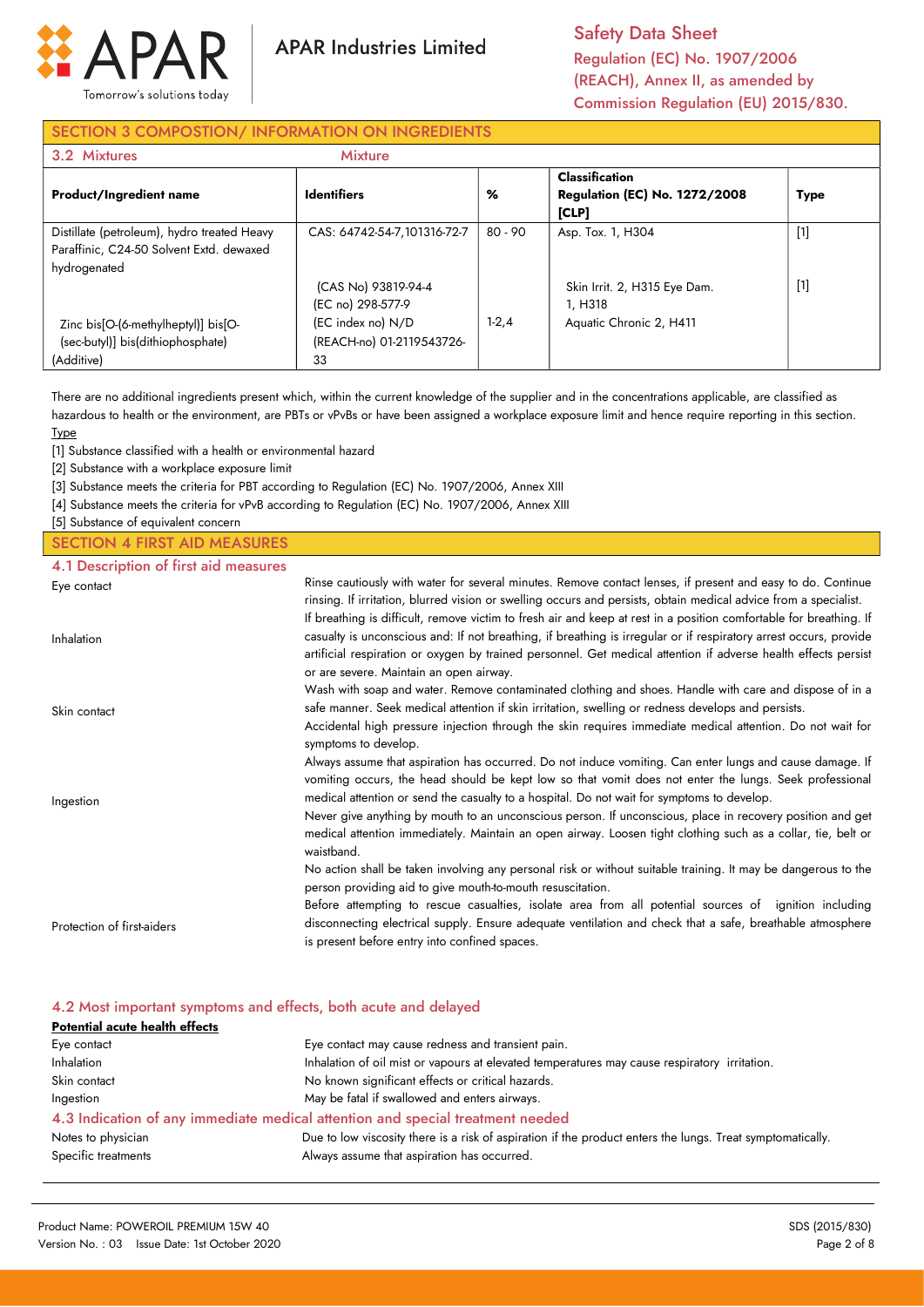

Safety Data Sheet Regulation (EC) No. 1907/2006 (REACH), Annex II, as amended by Commission Regulation (EU) 2015/830.

| <b>SECTION 5 FIRE FIGHTING MEASURES</b>                   |                                                                                                                                                                      |  |  |
|-----------------------------------------------------------|----------------------------------------------------------------------------------------------------------------------------------------------------------------------|--|--|
| 5.1 Extinguishing media                                   |                                                                                                                                                                      |  |  |
| Suitable extinguishing media                              | Dry chemicals. Foam. Carbon dioxide (CO <sub>2</sub> ). Water spray or foam.                                                                                         |  |  |
| Unsuitable extinguishing media                            | Do not use direct water jets on the burning product; they could cause splattering and spread the fire.                                                               |  |  |
|                                                           | Simultaneous use of foam and water on the same surface is to be avoided as water destroys the foam.                                                                  |  |  |
| 5.2 Special hazards arising from the substance or mixture |                                                                                                                                                                      |  |  |
| Hazards from the substance                                | In a fire or if heated, a pressure increase will occur and the container may burst.                                                                                  |  |  |
| or mixture                                                | This substance will float and can be reignited on surface water.                                                                                                     |  |  |
| Hazardous thermal                                         | Incomplete combustion is likely to give rise to a complex mixture of airborne solid and liquid particulates,                                                         |  |  |
| decomposition products                                    | gases, including carbon monoxide, H2S, SOx (sulfur oxides) or sulfuric acid and unidentified organic and<br>inorganic compounds.                                     |  |  |
| 5.3 Advice for firefighters                               |                                                                                                                                                                      |  |  |
| Special precautions for firefighters                      | Promptly isolate the scene by removing all persons from the vicinity of the incident if there is a fire. No                                                          |  |  |
|                                                           | action shall be taken involving any personal risk or without suitable training.                                                                                      |  |  |
| Special protective equipment for fire-fighters            | Fire-fighters should wear appropriate protective equipment and self-contained breathing apparatus (SCBA)                                                             |  |  |
|                                                           | with a full face-piece operated in positive pressure mode. Clothing for fire-fighters (including helmets,                                                            |  |  |
|                                                           | protective boots and gloves) conforming to European standard EN 469 will provide a basic level of                                                                    |  |  |
|                                                           | protection for chemical incidents.                                                                                                                                   |  |  |
| <b>SECTION 6 ACCIDENTAL RELEASE MEASURES</b>              |                                                                                                                                                                      |  |  |
|                                                           | 6.1 Personal precautions, protective equipment and emergency procedures                                                                                              |  |  |
| For non-emergency personnel                               | Avoid breathing vapour or mist. Keep non-involved personnel away from the area of spillage. Alert                                                                    |  |  |
|                                                           | emergency personnel. Except in case of small spillages, the feasibility of any actions should always be                                                              |  |  |
|                                                           | assessed and advised, if possible, by a trained, competent person in charge of managing the emergency.                                                               |  |  |
|                                                           | Stop leak if safe to do so. Avoid direct contact with the product. Stay upwind/keep distance from source. In                                                         |  |  |
|                                                           | case of large spillages, alert occupants in downwind areas.                                                                                                          |  |  |
|                                                           | Eliminate all ignition sources if safe to do so. Spillages of limited amounts of product, especially in the                                                          |  |  |
|                                                           | open air when vapours will be usually quickly dispersed ,are dynamic situations, which will presumably limit                                                         |  |  |
|                                                           | the exposure to dangerous concentrations.                                                                                                                            |  |  |
|                                                           | Note : recommended measures are based on the most likely spillage scenarios for                                                                                      |  |  |
|                                                           | this material; however, local conditions (wind, air temperature, wave/current<br>direction and speed) may significantly influence the choice of appropriate actions. |  |  |
| For emergency responders                                  | For this reason, local experts should be consulted when necessary. Local regulations may also prescribe or                                                           |  |  |
|                                                           | limit actions to be taken.                                                                                                                                           |  |  |
|                                                           | Small spillages: normal antistatic working clothes are usually adequate.                                                                                             |  |  |
|                                                           | Large spillages: full body suit of chemically resistant and thermal resistant material should be used. Work                                                          |  |  |
|                                                           | gloves providing adequate chemical resistance, specifically to aromatic hydrocarbons.                                                                                |  |  |
|                                                           | Note : gloves made of PVA are not water-resistant, and are not suitable for emergency use. Safety helmet,                                                            |  |  |
|                                                           | antistatic non-skid safety shoes or boots. Goggles and /or face shield, if splashes or contact with eyes is                                                          |  |  |
|                                                           | possible or anticipated.                                                                                                                                             |  |  |
|                                                           | Respiratory protection : A half or full-face respirator with filter(s) for organic vapours (and when applicable                                                      |  |  |
|                                                           | for H2S) a Self Contained Breathing Apparatus (SCBA) can be used according to the extent of spill and                                                                |  |  |
|                                                           | predictable amount of exposure. If the situation cannot be completely assessed, or if an oxygen deficiency                                                           |  |  |
|                                                           | is possible, only SCBA's should be used.                                                                                                                             |  |  |
| <b>6.2 Environmental precautions</b>                      | Prevent product from entering sewers, rivers or other bodies of water. If necessary dike the product with                                                            |  |  |
|                                                           | dry earth, sand or similar non-combustible materials. In case of soil contamination, remove contaminated                                                             |  |  |
|                                                           | soil and treat in accordance with local regulations.                                                                                                                 |  |  |
|                                                           | In case of small spillages in closed waters (i.e. ports), contain product with floating barriers or other                                                            |  |  |
|                                                           | equipment. Collect spilled product by absorbing with specific floating absorbents.                                                                                   |  |  |
|                                                           | If possible, large spillages in open waters should be contained with floating barriers or other mechanical                                                           |  |  |
|                                                           | means. If this is not possible, control the spreading of the spillage, and collect the product by skimming or                                                        |  |  |
|                                                           | other suitable mechanical means. The use of dispersants should be advised by an expert, and, if required,                                                            |  |  |
|                                                           | approved by local authorities.                                                                                                                                       |  |  |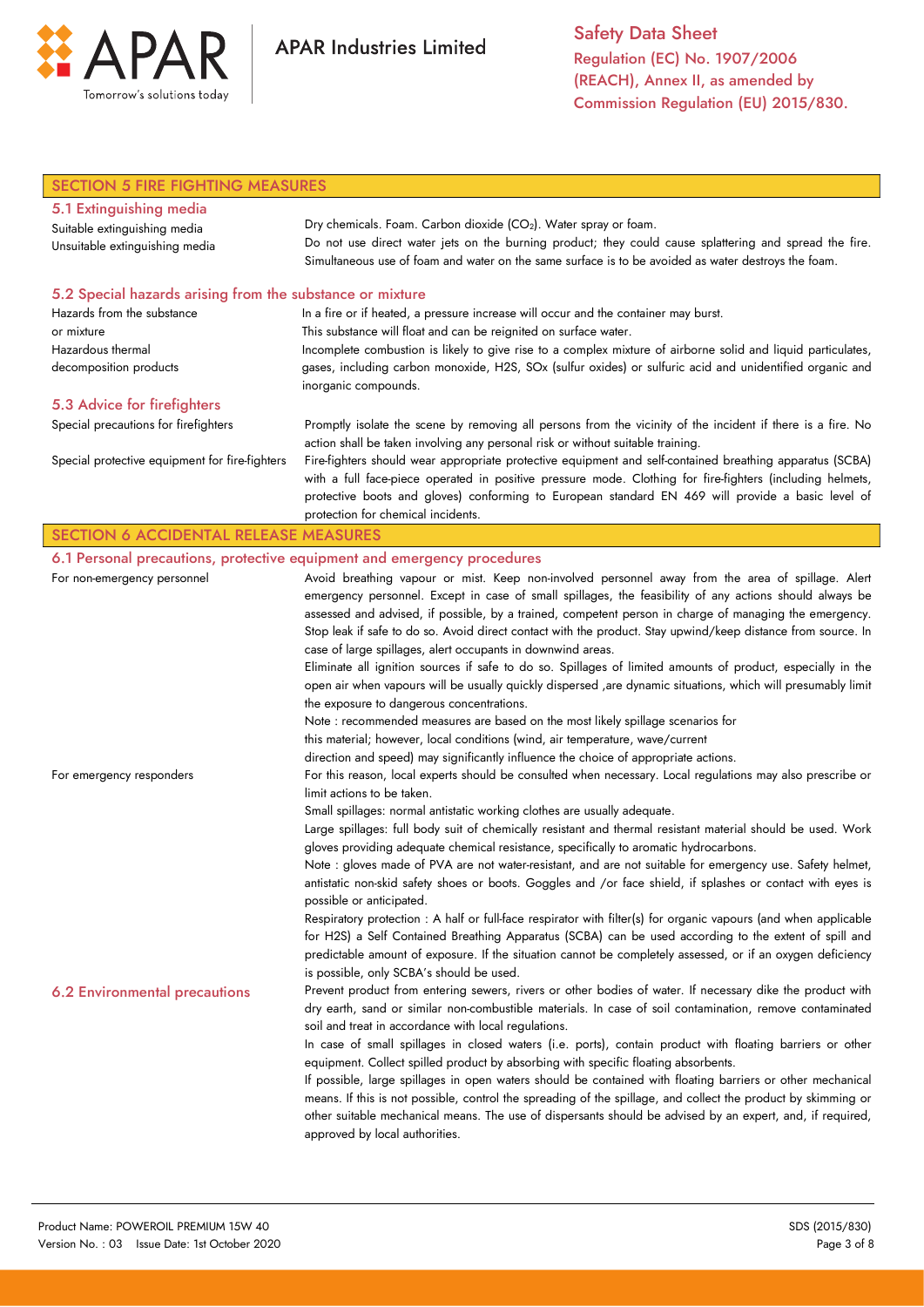

## 6.3 Methods and material for containment

| and cleaning up<br>Small spill<br>Large spill<br>6.4 Reference to other sections                                                                                                                                                                                                                                                                                                                                                                                                                                                                                                                                                                                                                                                                                                                                                                                                                                                                                                                                                                                                                                                                                                                                                                                                                                                                                                    | Stop leak if without risk. Absorb spilled product with suitable non-combustible materials.<br>Large spillages may be cautiously covered with foam, if available, to limit vapour cloud formation. Do not<br>use water jet. When inside buildings or confined spaces, ensure adequate ventilation. Transfer collected<br>product and other contaminated materials to suitable containers for recovery or safe disposal.<br>See Section 1 for emergency contact information.<br>See Section 8 for information on appropriate personal protective equipment.<br>See Section 13 for additional waste treatment information.                                                                                                                                                                                                                                                                                                                                                                                                                                                                                                             |  |
|-------------------------------------------------------------------------------------------------------------------------------------------------------------------------------------------------------------------------------------------------------------------------------------------------------------------------------------------------------------------------------------------------------------------------------------------------------------------------------------------------------------------------------------------------------------------------------------------------------------------------------------------------------------------------------------------------------------------------------------------------------------------------------------------------------------------------------------------------------------------------------------------------------------------------------------------------------------------------------------------------------------------------------------------------------------------------------------------------------------------------------------------------------------------------------------------------------------------------------------------------------------------------------------------------------------------------------------------------------------------------------------|-------------------------------------------------------------------------------------------------------------------------------------------------------------------------------------------------------------------------------------------------------------------------------------------------------------------------------------------------------------------------------------------------------------------------------------------------------------------------------------------------------------------------------------------------------------------------------------------------------------------------------------------------------------------------------------------------------------------------------------------------------------------------------------------------------------------------------------------------------------------------------------------------------------------------------------------------------------------------------------------------------------------------------------------------------------------------------------------------------------------------------------|--|
| <b>SECTION 7 HANDLING AND STORAGE</b>                                                                                                                                                                                                                                                                                                                                                                                                                                                                                                                                                                                                                                                                                                                                                                                                                                                                                                                                                                                                                                                                                                                                                                                                                                                                                                                                               |                                                                                                                                                                                                                                                                                                                                                                                                                                                                                                                                                                                                                                                                                                                                                                                                                                                                                                                                                                                                                                                                                                                                     |  |
| 7.1 Advice on general occupational<br>hygiene Storage                                                                                                                                                                                                                                                                                                                                                                                                                                                                                                                                                                                                                                                                                                                                                                                                                                                                                                                                                                                                                                                                                                                                                                                                                                                                                                                               | Ensure that proper housekeeping measures are in place. Contaminated materials should not be allowed to<br>accumulate in the workplaces and should never be kept inside the pockets. Eating, drinking and smoking<br>should be prohibited in areas where this material is handled, stored and processed. Wash hands<br>thoroughly after handling. Change contaminated clothes at the end of working shift. See also Section 8 for<br>additional information on hygiene measures.<br>Storage area layout, tank design, equipment and operating procedures must comply with the relevant                                                                                                                                                                                                                                                                                                                                                                                                                                                                                                                                               |  |
| 7.2 Conditions for safe storage,<br>including any incompatibilities                                                                                                                                                                                                                                                                                                                                                                                                                                                                                                                                                                                                                                                                                                                                                                                                                                                                                                                                                                                                                                                                                                                                                                                                                                                                                                                 | regional, national or local legislation. Storage installations should be designed with adequate bunds in case<br>of leaks or spills. Cleaning, inspection and maintenance of internal structure of storage tanks must be done<br>only by properly equipped and qualified personnel as defined by national, local or company regulations.                                                                                                                                                                                                                                                                                                                                                                                                                                                                                                                                                                                                                                                                                                                                                                                            |  |
| <b>SECTION 7 HANDLING AND STORAGE</b>                                                                                                                                                                                                                                                                                                                                                                                                                                                                                                                                                                                                                                                                                                                                                                                                                                                                                                                                                                                                                                                                                                                                                                                                                                                                                                                                               |                                                                                                                                                                                                                                                                                                                                                                                                                                                                                                                                                                                                                                                                                                                                                                                                                                                                                                                                                                                                                                                                                                                                     |  |
| Store separately from oxidising agents.<br>7.2 Conditions for safe storage,<br>Recommended materials for containers, or container linings use mild steel, stainless steel. Not suitable :<br>including any incompatibilities<br>Some synthetic materials may be unsuitable for containers or container linings depending on the material<br>specification and intended use. Compatibility should be checked with the manufacturer.<br>Keep only in the original container or in a suitable container for this kind of product. Keep container tightly<br>closed and sealed until ready for use. Do not store in unlabelled containers. Containers that have been<br>opened must be carefully resealed and kept upright to prevent leakage. Empty containers may contain<br>harmful, flammable/combustible or explosive residue or vapours. Do not cut, grind, drill, weld, reuse or<br>dispose of containers unless adequate precautions are taken against these hazards. Store locked up. Protect<br>from sunlight.<br>Not available<br>7.3 Specific end use(s)<br>Not available<br><b>Recommendations</b><br>Industrial sector specific solutions<br>SECTION 8 EXPOSURE CONTROLS / PERSONAL PROTECTION<br>The list of Identified Uses in Section 1 should be consulted for any available use-specific information provided in the Exposure Scenario(s).<br>8.1 Control parameters |                                                                                                                                                                                                                                                                                                                                                                                                                                                                                                                                                                                                                                                                                                                                                                                                                                                                                                                                                                                                                                                                                                                                     |  |
| Occupational exposure limits                                                                                                                                                                                                                                                                                                                                                                                                                                                                                                                                                                                                                                                                                                                                                                                                                                                                                                                                                                                                                                                                                                                                                                                                                                                                                                                                                        |                                                                                                                                                                                                                                                                                                                                                                                                                                                                                                                                                                                                                                                                                                                                                                                                                                                                                                                                                                                                                                                                                                                                     |  |
| Product/Ingredient name                                                                                                                                                                                                                                                                                                                                                                                                                                                                                                                                                                                                                                                                                                                                                                                                                                                                                                                                                                                                                                                                                                                                                                                                                                                                                                                                                             | Exposure limits values                                                                                                                                                                                                                                                                                                                                                                                                                                                                                                                                                                                                                                                                                                                                                                                                                                                                                                                                                                                                                                                                                                              |  |
| Distillate (petroleum), hydro treated Heavy<br>Naphthenic                                                                                                                                                                                                                                                                                                                                                                                                                                                                                                                                                                                                                                                                                                                                                                                                                                                                                                                                                                                                                                                                                                                                                                                                                                                                                                                           | PEL 5 mg/m3 Mist.                                                                                                                                                                                                                                                                                                                                                                                                                                                                                                                                                                                                                                                                                                                                                                                                                                                                                                                                                                                                                                                                                                                   |  |
| Recommended monitoring procedures<br><b>8.2 Exposure Control</b>                                                                                                                                                                                                                                                                                                                                                                                                                                                                                                                                                                                                                                                                                                                                                                                                                                                                                                                                                                                                                                                                                                                                                                                                                                                                                                                    | If this product contains ingredients with exposure limits, personal, workplace atmosphere or biological<br>monitoring may be required to determine the effectiveness of the ventilation or other control measures<br>and/or the necessity to use respiratory protective equipment. Reference should be made to monitoring<br>standards, such as the following: European Standard EN 689 (Workplace atmospheres - Guidance for the<br>assessment of exposure by inhalation to chemical agents for comparison with limit values and measurement<br>strategy) European Standard EN 14042 (Workplace<br>atmospheres - Guide for the application and use of procedures for the assessment of exposure to chemical<br>and biological agents) European Standard EN 482 (Workplace atmospheres - General requirements for the<br>performance of procedures for the measurement of chemical agents) Reference to national guidance<br>documents for methods for the determination of hazardous substances will also be required.<br>Mechanical ventilation and local exhaust will reduce exposure via the air. Use oil resistant material in |  |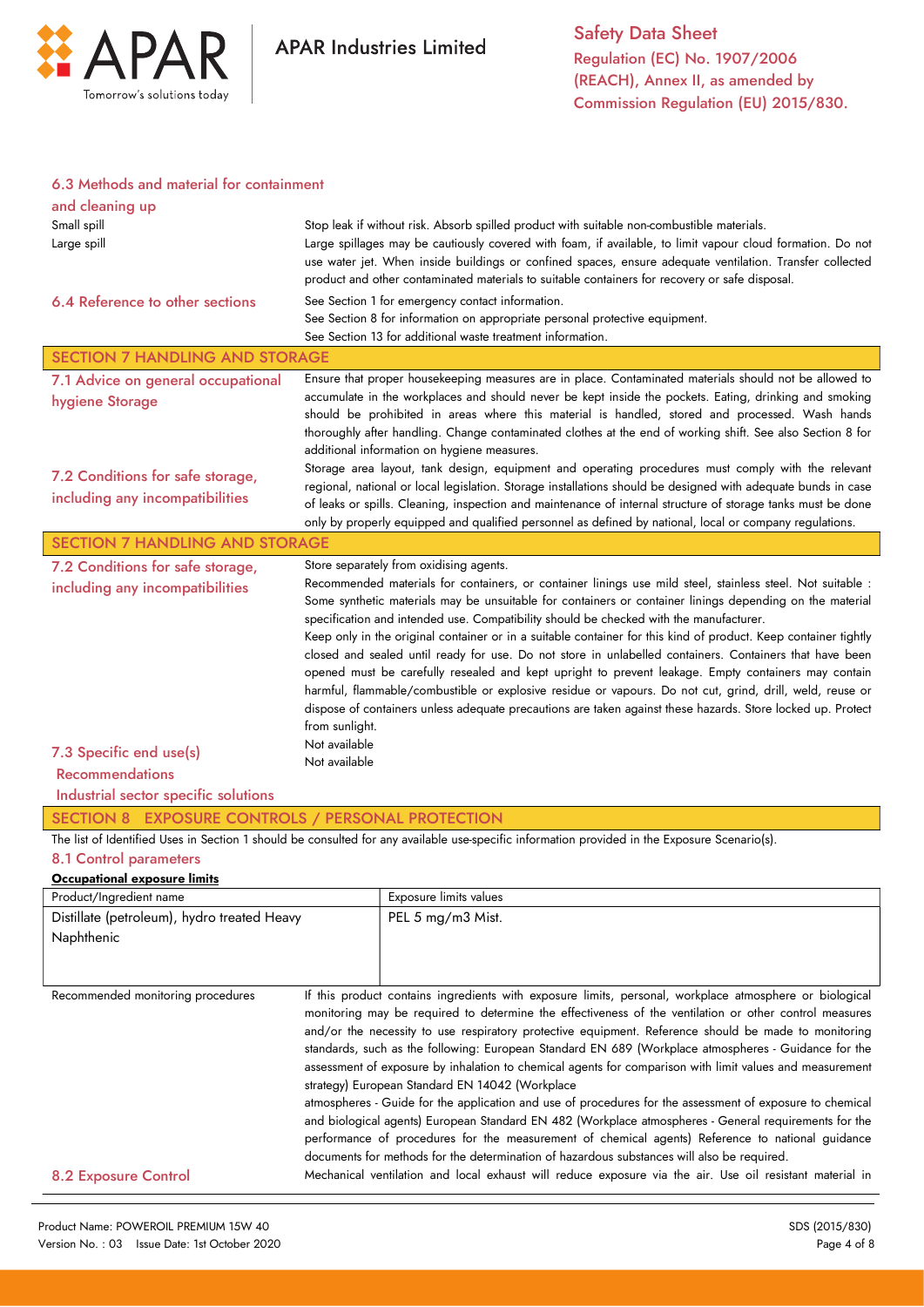

Safety Data Sheet Regulation (EC) No. 1907/2006 (REACH), Annex II, as amended by Commission Regulation (EU) 2015/830.

| Appropriate engineering                                | construction of handling equipment. Store under recommended conditions and if heated, temperature                  |  |  |
|--------------------------------------------------------|--------------------------------------------------------------------------------------------------------------------|--|--|
| Controls                                               | control equipment should be used to avoid overheating.                                                             |  |  |
|                                                        |                                                                                                                    |  |  |
|                                                        | Wash hands, forearms and face thoroughly after handling chemical products,                                         |  |  |
| Individual protection measures                         | before eating, smoking and using the lavatory and at the end of the working period. Ensure that eyewash            |  |  |
| Hygiene measures                                       | stations and safety showers are close to the workstation location. Wash contaminated clothing before reuse.        |  |  |
|                                                        | Recommended: Safety glasses with side shields.                                                                     |  |  |
| Eye/face protection                                    |                                                                                                                    |  |  |
| Skin protection                                        | 4 - 8 hours (breakthrough time): nitrile rubber                                                                    |  |  |
| Hand protection                                        | Wear protective clothing if there is a risk of skin contact. Change contaminated clothes at the end of             |  |  |
| Body protection                                        | working shift.                                                                                                     |  |  |
|                                                        | Appropriate footwear and any additional skin protection measures should be selected based on the task              |  |  |
| Other skin protection                                  | being performed and the risks involved and should be approved by a specialist before handling this                 |  |  |
|                                                        | product.                                                                                                           |  |  |
|                                                        | Respirator selection must be based on known or anticipated exposure levels, the hazards of the product and         |  |  |
| Respiratory protection                                 | the safe working limits of the selected respirator. Use a properly fitted, particulate filter respirator complying |  |  |
|                                                        | with an approved standard if a risk assessment indicates this is necessary.                                        |  |  |
|                                                        | Emissions from ventilation or work process equipment should be checked to ensure they comply with the              |  |  |
|                                                        | requirements of environmental protection legislation. In some cases, fume scrubbers, filters or engineering        |  |  |
| Environmental exposure controls                        | modifications to the process equipment will be necessary to reduce emissions to acceptable levels.                 |  |  |
| PHYSICAL AND CHEMICAL PROPERTIES<br><b>SECTION 9</b>   |                                                                                                                    |  |  |
| Appearance                                             | Clear                                                                                                              |  |  |
| Physical state                                         | Liquid                                                                                                             |  |  |
| Color                                                  | Yellow to Brown                                                                                                    |  |  |
| Odor                                                   | Motor oil odor                                                                                                     |  |  |
| Odour threshold                                        | Not available                                                                                                      |  |  |
| pH                                                     |                                                                                                                    |  |  |
|                                                        | Not applicable                                                                                                     |  |  |
| Melting point/Pour point                               | < -24°C (ASTM D-97)<br>> 210°C, COC (ASTM D 92)                                                                    |  |  |
| Flash point                                            | Not available                                                                                                      |  |  |
| Evaporation rate                                       | Not available                                                                                                      |  |  |
| Flammability (solid, gas)                              | Not available                                                                                                      |  |  |
| Flammability limits in air,<br>lower, % by volume      |                                                                                                                    |  |  |
| Flammability limits in air,                            | Not available                                                                                                      |  |  |
| upper, % by volume                                     |                                                                                                                    |  |  |
|                                                        | $\leq$ 0,1 hPa (20 °C) (Mineral oil, ASTM D 5191) (CONCAWE, 2010                                                   |  |  |
| Vapour pressure<br>Density                             | 0.895 max at 15°C                                                                                                  |  |  |
| Solubility(ies)                                        |                                                                                                                    |  |  |
| Solubility (water)                                     | Insoluble in water                                                                                                 |  |  |
| Partition coefficient                                  | Not available                                                                                                      |  |  |
| (n-octanol/water)                                      |                                                                                                                    |  |  |
|                                                        |                                                                                                                    |  |  |
| Decomposition temperature<br>Auto-ignition temperature | No Data<br>$>300^{\circ}$ C                                                                                        |  |  |
| Viscosity, Kinematic at 100°C (212°F)                  | 14.5 mm <sup>2</sup> /s (100 °C) (ASTM D 445)                                                                      |  |  |
| Explosive properties                                   | No Data                                                                                                            |  |  |
| Oxidising properties                                   | No Data                                                                                                            |  |  |
| DMSO extractable compounds for base oil                | Not available                                                                                                      |  |  |
| substance(s) according to IP346                        | $< 3\%$                                                                                                            |  |  |
| SECTION 10 STABILITY AND REACTIVITY                    |                                                                                                                    |  |  |
|                                                        |                                                                                                                    |  |  |
| <b>10.1 Reactivity</b>                                 | No specific test data related to reactivity available for this product or its ingredients.                         |  |  |
| <b>10.2 Chemical stability</b>                         | Stable under normal conditions                                                                                     |  |  |
| 10.3 Possibility of hazardous                          | Under normal conditions of storage and use, hazardous reactions will not occur.<br>Oxidising agent.                |  |  |
| <b>Reactions</b>                                       | Keep away from extreme heat and oxidizing agents.                                                                  |  |  |
| <b>10.4 Conditions to avoid</b>                        | Incomplete combustion is likely to give rise to a complex mixture of airborne solid and liquid particulates,       |  |  |
| 10.5 Incompatible materials                            | gases, including carbon monoxide, H2S, SOx (sulfur oxides) or sulfuric acid and unidentified organic and           |  |  |
|                                                        | inorganic compounds.                                                                                               |  |  |
| 10.6 Hazardous decomposition                           |                                                                                                                    |  |  |
| products                                               |                                                                                                                    |  |  |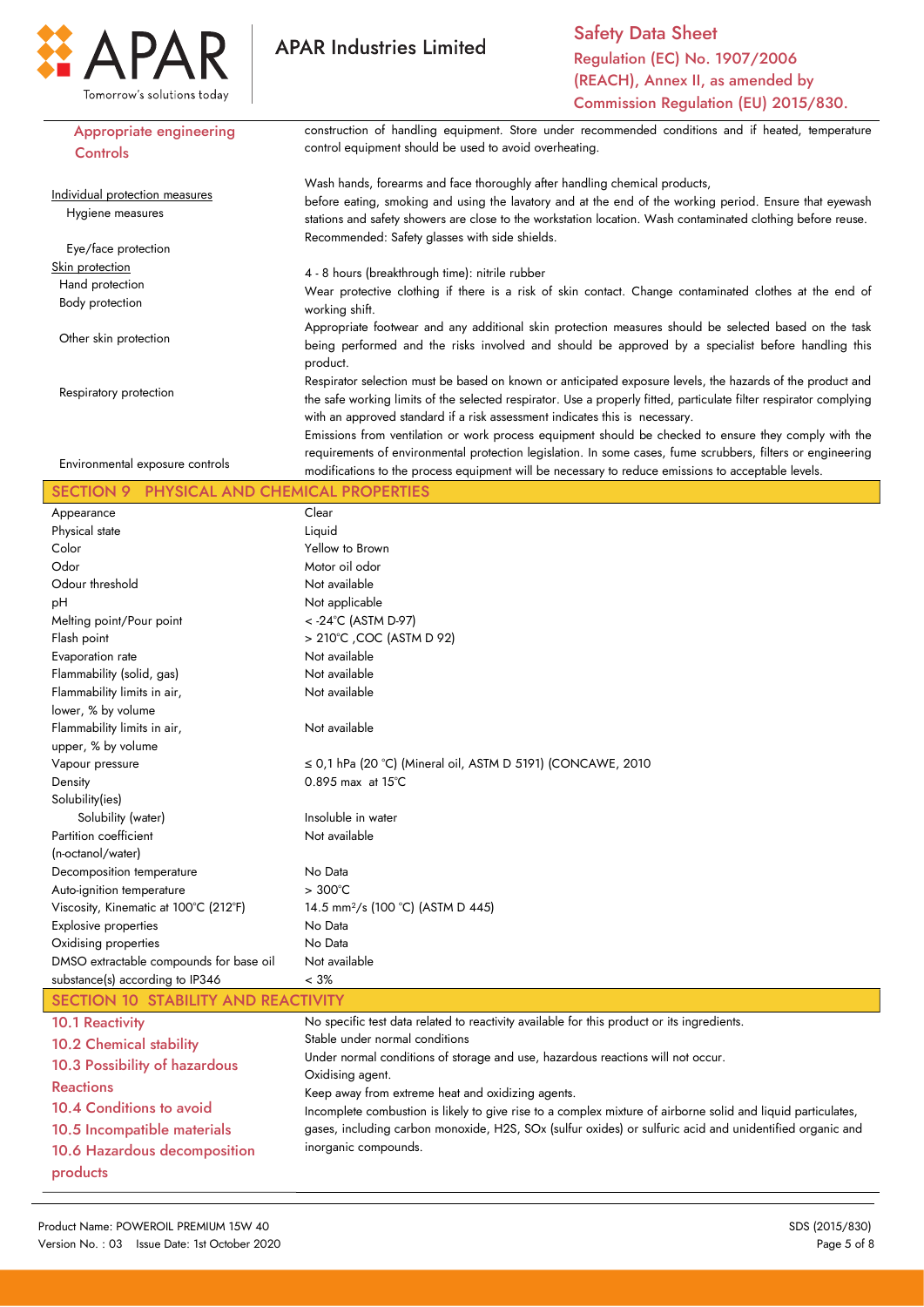

# SECTION 11 TOXICOLOGICAL INFORMATION

# 11.1 Information on toxicological effects

| Acute toxicity                                  |                                                                                                            |           |              |          |
|-------------------------------------------------|------------------------------------------------------------------------------------------------------------|-----------|--------------|----------|
| Product/ingredient name                         | Result                                                                                                     | Species   | Dose         | Exposure |
| Distillate (petroleum), hydro treated Heavy     | LC50 Inhalation Dusts and mists                                                                            | Rat       | $>5.53$ mg/l | 4 hours  |
| Paraffinic, C 24-50 solvent dewaxed             | LD50 Dermal                                                                                                | Rabbit    | >5000 mg/kg  |          |
| hydrogenated                                    | LD50 Oral                                                                                                  | Rat       | >5000 mg/kg  |          |
|                                                 | LC50 fish 1                                                                                                | Fish 1    | $4,4$ mg/l   | 96 hours |
| Zinc bis[O-(6-methylheptyl)] bis[O-(sec-butyl)] | EC50 Daphnia 1                                                                                             | Daphnia 1 | 5,4 mg/kg    | 48 hours |
| bis (dithiophosphate) (93819-94-4)              | ErC50 (algae)                                                                                              | algae     | 2.1mg/kg     | 96 hours |
| Irritation/Corrosion                            |                                                                                                            |           |              |          |
| Skin                                            | No known significant effects or critical hazards.                                                          |           |              |          |
| Eye                                             | No known significant effects or critical hazards.                                                          |           |              |          |
| Respiratory                                     | No known significant effects or critical hazards.                                                          |           |              |          |
| Sensitisation                                   |                                                                                                            |           |              |          |
| Skin                                            | No known significant effects or critical hazards.                                                          |           |              |          |
| Respiratory                                     | No known significant effects or critical hazards.                                                          |           |              |          |
| Mutagenicity                                    | No data available to indicate product or any components present at greater than 0.1% are mutagenic or      |           |              |          |
|                                                 | genotoxic.                                                                                                 |           |              |          |
| <b>SECTION 11 TOXICOLOGICAL INFORMATION</b>     |                                                                                                            |           |              |          |
| Carcinogenicity                                 | The base oil(s) in this product is based on an severely hydrotreated distillate. The product should not be |           |              |          |
|                                                 | regarded as a carcinogen.                                                                                  |           |              |          |
| Reproductive toxicity                           | Contains no ingredient listed as toxic to reproduction.                                                    |           |              |          |
| Specific target organ toxicity                  | Not classified                                                                                             |           |              |          |
| - single exposure                               |                                                                                                            |           |              |          |
| Specific target organ toxicity                  | Not classified                                                                                             |           |              |          |
| - repeated exposure                             |                                                                                                            |           |              |          |
| Aspiration hazard                               | Aspiration hazard - Category 1                                                                             |           |              |          |
| Information on likely routes of exposure        | Not available.                                                                                             |           |              |          |
| Potential acute health effects                  |                                                                                                            |           |              |          |
| Eye contact                                     | Eye contact may cause redness and transient pain.                                                          |           |              |          |
| Inhalation                                      | Inhalation of oil mist or vapours at elevated temperatures may cause respiratory irritation.               |           |              |          |
| Skin contact                                    | No known significant effects or critical hazards.                                                          |           |              |          |
| Ingestion                                       | May be fatal if swallowed and enters airways.                                                              |           |              |          |
| Potential chronic health effects                |                                                                                                            |           |              |          |
| General                                         | No known significant effects or critical hazards.                                                          |           |              |          |
| Carcinogenicity                                 | The base oil(s) in this product is based on an severely hydrotreated distillate. The product should not be |           |              |          |
|                                                 | regarded as a carcinogen.                                                                                  |           |              |          |
|                                                 |                                                                                                            |           |              |          |
| Mutagenicity                                    | No known significant effects or critical hazards.                                                          |           |              |          |
| Teratogenicity                                  | No known significant effects or critical hazards.                                                          |           |              |          |
| Product/ingredient name                         | No known significant effects or critical hazards.                                                          |           |              |          |
| Fertility effects                               | No known significant effects or critical hazards.                                                          |           |              |          |
|                                                 | Other information<br>Not available.                                                                        |           |              |          |
| Specific hazard                                 |                                                                                                            |           |              |          |
| <b>SECTION 12 ECOLOGICAL INFORMATION</b>        |                                                                                                            |           |              |          |
| 12.1 Toxicity                                   | Not expected to be harmful to aquatic organisms.                                                           |           |              |          |
| 12.2 Persistence and degradability              | Not inherently biodegradable.                                                                              |           |              |          |
| 12.3 Bioaccumulative potential                  | Bioaccumulation is unlikely to be significant because of the low water solubility of this product.         |           |              |          |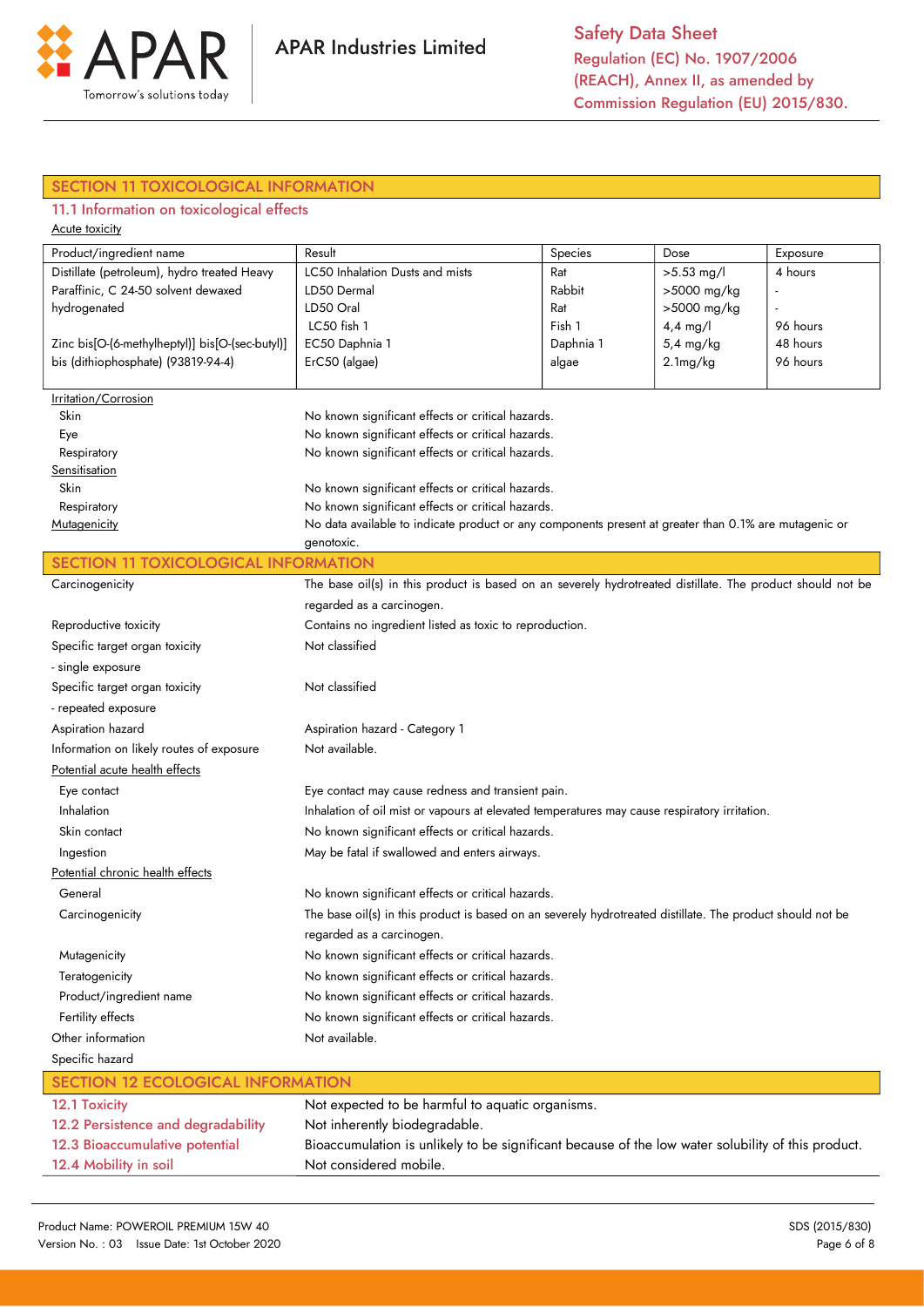

Safety Data Sheet Regulation (EC) No. 1907/2006 (REACH), Annex II, as amended by Commission Regulation (EU) 2015/830.

# 12.5 Results of PBT & vPvB **Assessment** 12.6 Other adverse effects

Not applicable.

Insoluble in water. Spills may form a film on water surfaces causing physical damage to organisms. Oxygen transfer could also be impaired.

## SECTION 13 DISPOSAL CONSIDERATIONS

The information in this section contains generic advice and guidance. The list of Identified Uses in Section 1 should be

consulted for any available use-specific information provided in the Exposure Scenario(s).

Yes

#### 13.1 Waste treatment methods

Methods of disposal

Product

Where possible (e.g. in the absence of relevant contamination), recycling of used substance is feasible and recommended. This substance can be burned or incinerated, subject to national/local authorizations, relevant contamination limits, safety regulations and air quality legislation. Contaminated or waste substance (not directly recyclable): Disposal can be carried out directly, or by delivery to qualified waste handlers. National legislation may identify a specific organization, and/or prescribe composition limits and methods for recovery or disposal.

#### Hazardous waste

## SECTION 13 DISPOSAL CONSIDERATIONS

#### European waste catalogue (EWC)

| Waste code    | <b>Waste designation</b>                                            |  |  |
|---------------|---------------------------------------------------------------------|--|--|
| 13 03 07*     | mineral-based non-chlorinated insulating and heat transmission oils |  |  |
| $\sim$ $\sim$ |                                                                     |  |  |

#### Packaging

 Methods of disposal The generation of waste should be avoided or minimised wherever possible. Waste packaging should be recycled. Incineration or landfill should only be considered when recycling is not feasible.

# SECTION 14 TRANSPORT INFORMATION

## International transport regulations

|                                      | ADR/RID                  | <b>ADN</b>               | IMO/IMDG<br><b>Classification</b> | <b>ICAO/IATA</b><br><b>Classification</b> |
|--------------------------------------|--------------------------|--------------------------|-----------------------------------|-------------------------------------------|
| 14.1 UN number                       | Not regulated.           | Not regulated.           | Not regulated.                    | Not regulated.                            |
| 14.2 UN proper<br>shipping name      | $\overline{\phantom{a}}$ | $\overline{\phantom{a}}$ |                                   |                                           |
| 14.3 Transport hazard<br>class(es)   | $\overline{a}$           |                          |                                   | $\overline{\phantom{a}}$                  |
| 14.4 Packing group                   | $\overline{\phantom{a}}$ | $\overline{\phantom{a}}$ |                                   |                                           |
| <b>14.5 Environmental</b><br>hazards | No.                      | <b>No</b>                | No.                               | No.                                       |
| <b>Additional information</b>        | $\overline{a}$           | $\overline{\phantom{a}}$ |                                   | $\overline{\phantom{a}}$                  |

14.6 Special precautions for User Transport within user's premises: always transport in closed containers that are upright and secure. Ensure that persons transporting the product know what to do in the event of an accident or spillage.

14.7 Transport in bulk

according to Annex I of MARPOL 73/78 and the IBC Code Oils

| <b>SECTION 15 REGULATORY INFORMATION</b> |  |  |  |
|------------------------------------------|--|--|--|
|------------------------------------------|--|--|--|

| 15.1 Safety, health and environmental regulations/legislation specific for the substance or mixture |                                    |  |  |  |
|-----------------------------------------------------------------------------------------------------|------------------------------------|--|--|--|
| EU Regulation (EC) No. 1907/2006 (REACH)                                                            |                                    |  |  |  |
| Annex XIV - List of substances subject to authorization                                             |                                    |  |  |  |
| Annex XIV                                                                                           | None of the components are listed. |  |  |  |
| Substances of very high concern                                                                     | None of the components are listed. |  |  |  |
| Annex XVII - Restrictions on the Not-applicable.                                                    |                                    |  |  |  |
| manufacture, placing on the market and                                                              |                                    |  |  |  |
| use of certain dangerous substances,                                                                |                                    |  |  |  |